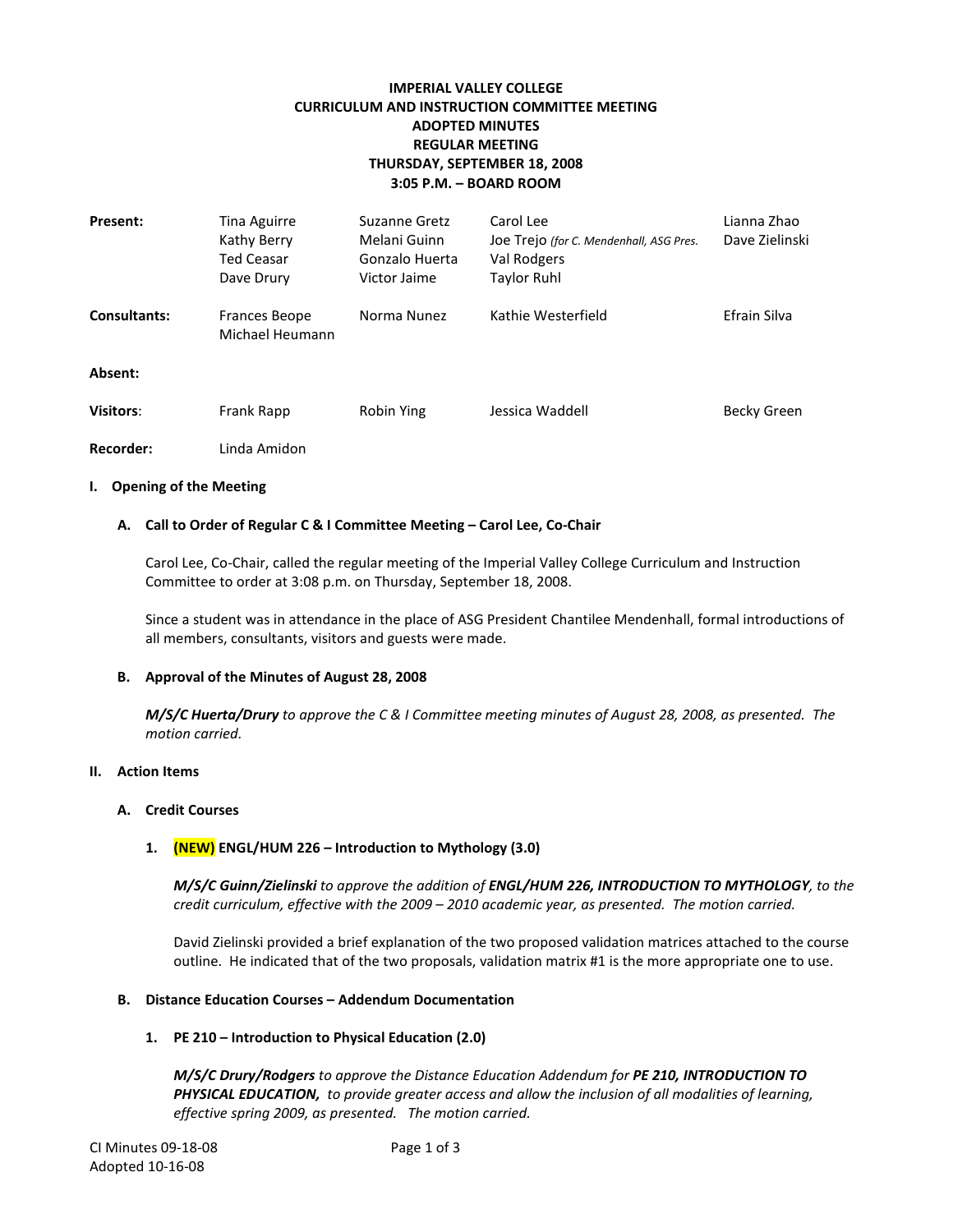## **C. Noncredit**

## **1. Noncredit Courses**

**a. (REVISED) PE 804 – Balance and Mobility for Older Adults (48.0 Seat Hours)**

*M/S/C Drury/Guinn to approve the revision of the course title for PE 804, BALANCE AND MOBILITY FOR OLDER ADULTS, effective spring 2009, as presented. The motion carried.*

## **2. Noncredit Certificates of Completion**

## **a. (NEW) ESL Civics Noncredit Certificate of Completion**

*M/S/C Zhao/Jaime to approve the new ESL CIVICS NONCREDIT CERTIFICATE OF COMPLETION, effective spring 2009, as presented. The motion carried.*

## **b. (NEW) ESL Survival Skills Noncredit Certificate of Completion**

*M/S/C Rodgers/Jaime to approve the new ESL SURVIVAL SKILLS NONCREDIT CERTIFICATE OF COMPLETION, effective spring 2009, as presented. The motion carried.*

## **D. Majors and Certificates**

## **1. (REVISED) English Major**

*M/S/C Zielinski/Drury to approve the revision of the English Major to add ENGL/HUM 226 to Section II, acceptable courses for the major, effective with the 2009 – 2010 academic year, as presented. The motion carried.*

## **2. (REVISED) Humanities Major**

*M/S/C Guinn/Zielinski to approve the revision of the Humanities Major to add ENGL/HUM 226 to Section V, effective with the 2009 – 2010 academic year, as presented. The motion carried.*

## **III. Discussion Items**

## **A. Prioritization of Faculty Positions**

Although the committee had previously agreed to discuss the prioritization of faculty positions in the fall, members concurred with Kathy Berry's proposal to postpone this discussion until January to allow sufficient time for divisions and departments to conduct program reviews. It was suggested that Dawn Chun, Institutional Research, could begin gathering program data beginning in October.

## **B. Division Reorganization**

Kathy Berry noted that the last time discussion regarding division organization took place was three and a half years ago; the district is a year behind on this required evaluation. If after evaluating the current organization the committee agrees that no changes are needed, the evaluation and outcome must be documented.

# **C. Course Credit Status of ENGL 100 – Basic English Composition (3.0)**

The designation of ENGL 100 as a non-degree applicable basic skills course, or as a degree-applicable non-basic skills course was discussed at length by the committee. The discussion included the following: